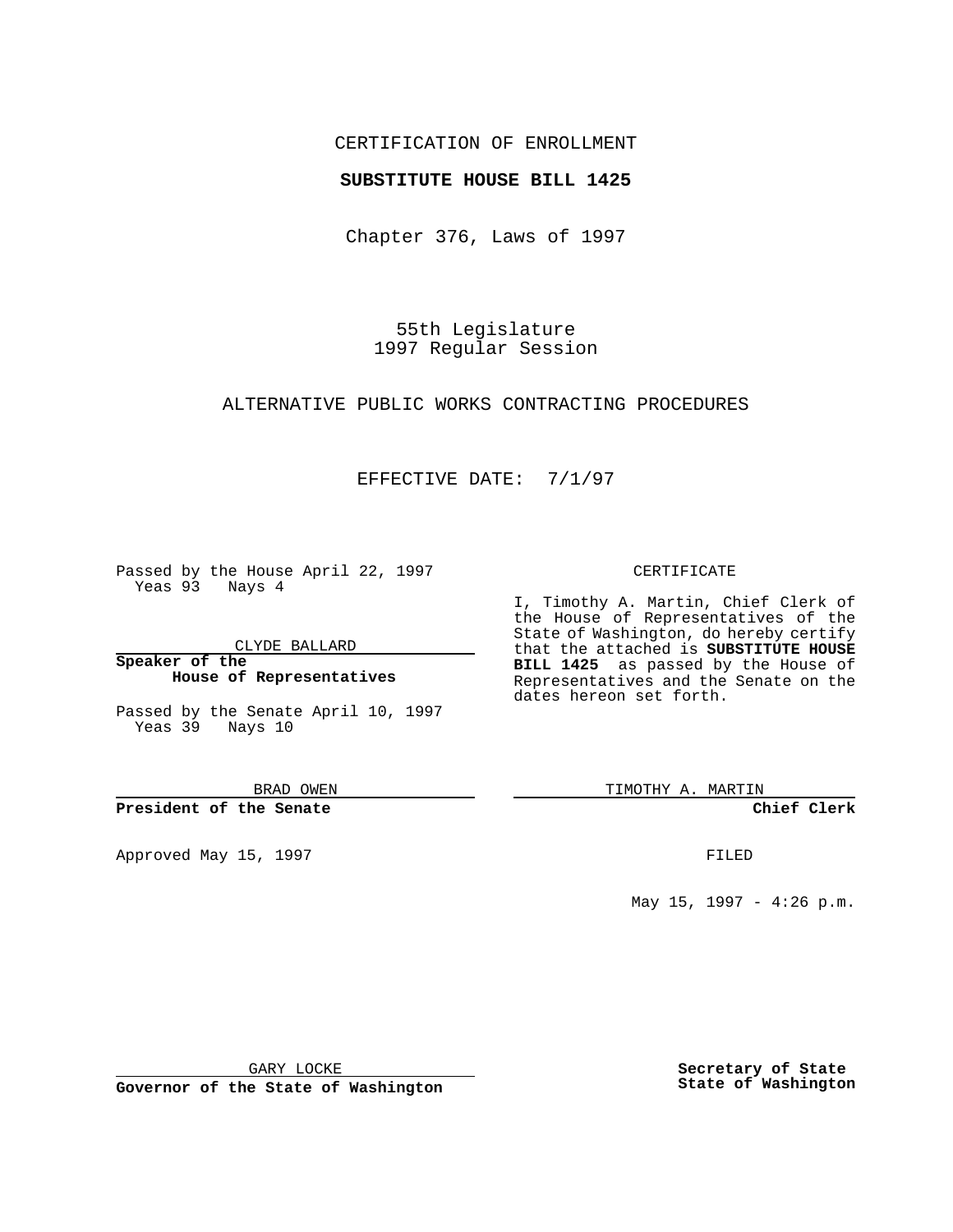# **SUBSTITUTE HOUSE BILL 1425** \_\_\_\_\_\_\_\_\_\_\_\_\_\_\_\_\_\_\_\_\_\_\_\_\_\_\_\_\_\_\_\_\_\_\_\_\_\_\_\_\_\_\_\_\_\_\_

\_\_\_\_\_\_\_\_\_\_\_\_\_\_\_\_\_\_\_\_\_\_\_\_\_\_\_\_\_\_\_\_\_\_\_\_\_\_\_\_\_\_\_\_\_\_\_

Passed Legislature - 1997 Regular Session

AS AMENDED BY THE SENATE

**State of Washington 55th Legislature 1997 Regular Session**

**By** House Committee on Capital Budget (originally sponsored by Representatives Romero, D. Schmidt, Scott and Chopp)

Read first time 02/26/97.

 AN ACT Relating to alternative public works contracting procedures; amending RCW 39.10.020, 39.10.030, 39.10.050, 39.10.060, 39.10.110, 39.10.120, and 39.10.902; adding a new section to chapter 39.10 RCW; repealing 1996 c 18 s 17 (uncodified); providing an effective date; and declaring an emergency.

BE IT ENACTED BY THE LEGISLATURE OF THE STATE OF WASHINGTON:

 **Sec. 1.** RCW 39.10.020 and 1994 c 132 s 2 are each amended to read as follows:

 Unless the context clearly requires otherwise, the definitions in this section apply throughout this chapter.

 (1) "Alternative public works contracting procedure" means the design-build and the general contractor/construction manager contracting procedures authorized in RCW 39.10.050 and 39.10.060, respectively.

 (2) "Public body" means the state department of general administration; the University of Washington; Washington State University; every city with a population greater than one hundred fifty 18 thousand; every city authorized to use the design-build procedure for a water system demonstration project under section 5(3) of this act;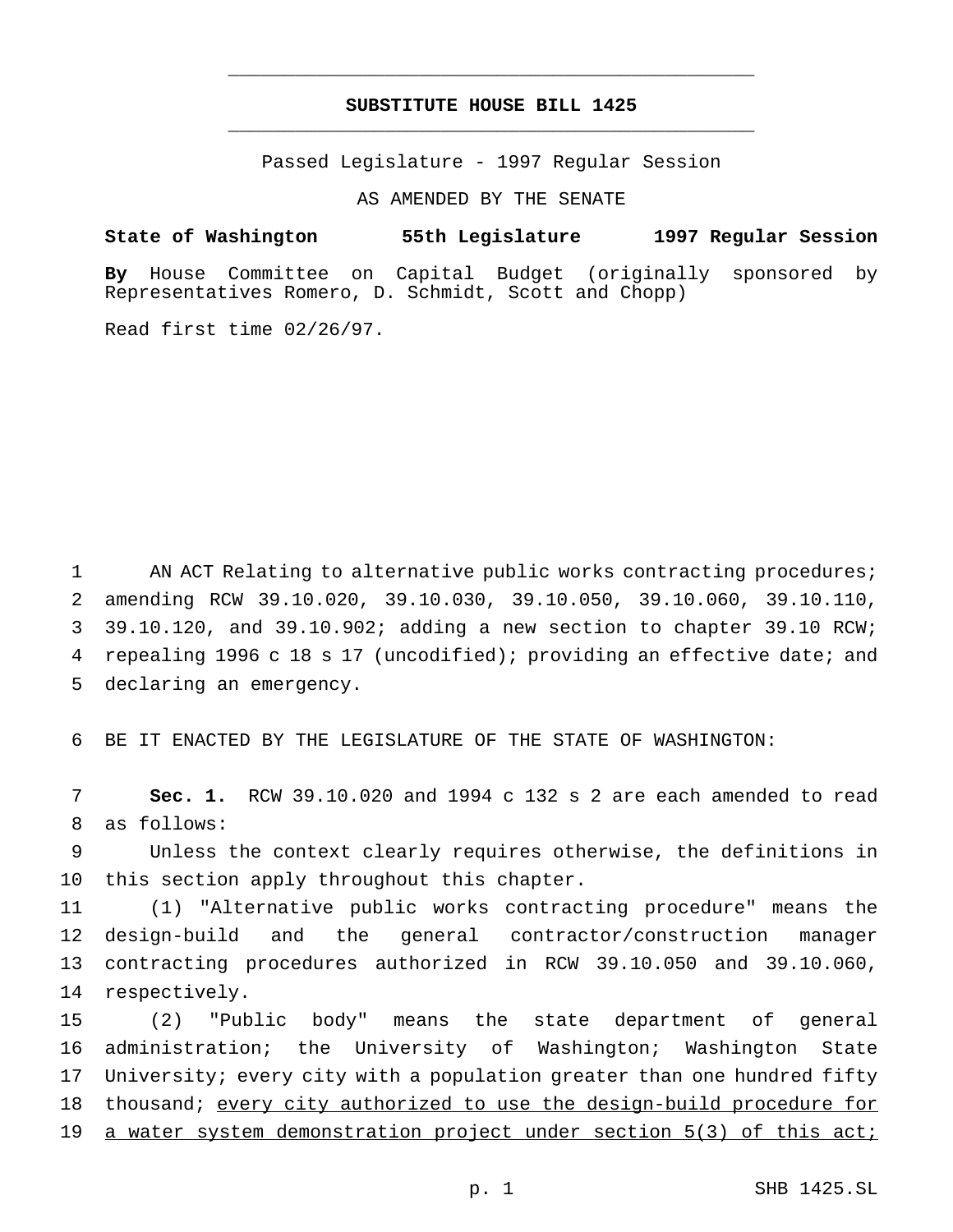every county with a population greater than four hundred fifty thousand; and every port district with a population greater than five hundred thousand.

 (3) "Public works project" means any work for a public body within the definition of the term public work in RCW 39.04.010.

 **Sec. 2.** RCW 39.10.030 and 1994 c 132 s 3 are each amended to read as follows:

 (1) An alternative public works contracting procedure authorized under this chapter may be used for a specific public works project only after a public body determines that use of the alternative procedure will serve the public interest by providing a substantial fiscal benefit, or that use of the traditional method of awarding contracts in lump sum to the low responsive bidder is not practical for meeting desired quality standards or delivery schedules.

 (2) Whenever a public body determines to use one of the alternative public works contracting procedures authorized under this chapter for a public works project, it shall first ensure adequate public 18 notification and opportunity for public review and comment ((as 19 follows:)) by implementing the public hearing procedure under (a) of this subsection or the written public comment procedure under (b) of 21 this subsection.

22 (a) Public hearing procedure:

 $(i)$  The public body shall conduct a public hearing to receive public comment on its preliminary determination to use the alternative public works contracting procedure. At least twenty days before the public hearing, the public body shall cause notice of such hearing to be published at least once in a legal newspaper of general circulation published in or as near as possible to that part of the county in which the public work will be done. The notice shall clearly describe the proposed project and the preliminary determination to use the alternative public works contracting procedure. The notice shall also indicate when, where, and how persons may present their comments on the preliminary determination, and where persons may obtain additional written information describing the project.

35  $((\{b\}) )$  (ii) The public body shall summarize in a written statement its reasons for using the alternative public works contracting procedure. This statement, along with other relevant information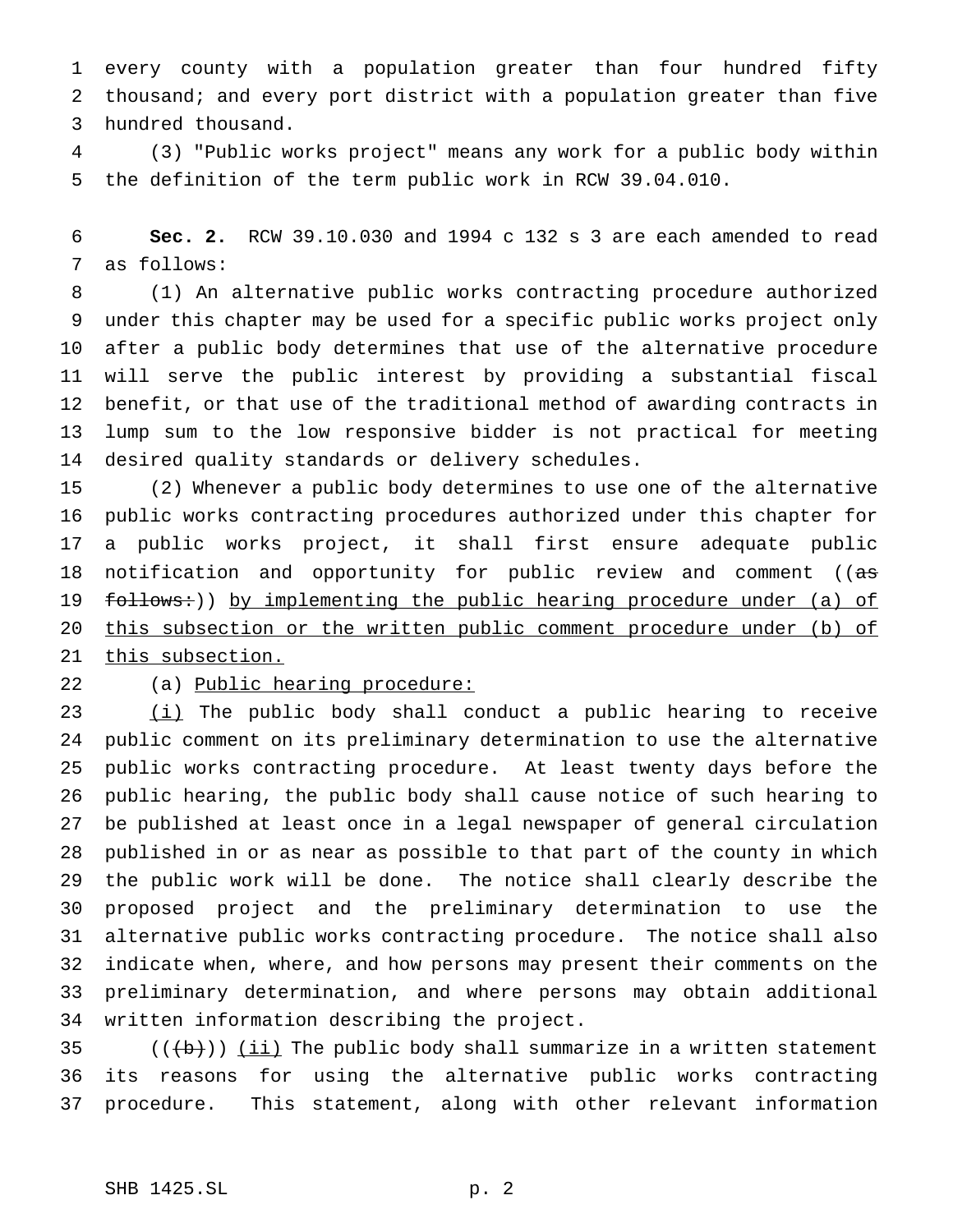describing the project, shall be made available upon request to interested parties at least twenty days before the public hearing.

 (( $\text{+e}$ )) <u>(iii)</u> The public body shall receive and record both written and oral comments concerning the preliminary determination at the public hearing.

(b) Written public comment procedure:

 (i) The public body shall establish a thirty-day public comment period to receive public comment on its preliminary determination to use the alternative public works contracting procedure. At least seven days before the beginning of the public comment period, the public body 11 shall cause notice of the public comment period to be published at least once in a legal newspaper of general circulation published in or as near as possible to that part of the county in which the public work will be done. The notice shall clearly describe the proposed project 15 and the preliminary determination to use the alternative public works contracting procedure. The notice shall also indicate when, where, and 17 how persons may submit their written comments on the preliminary determination, where persons may obtain additional written information 19 describing the project, and the date, time, and location of the public hearing that shall be conducted under (b)(iv) of this subsection if significant adverse written comments are received by the public body. (ii) The public body shall summarize in a written statement its 23 reasons for using the alternative public works contracting procedure. This statement, along with other relevant information describing the project, shall be made available upon request to interested parties at least seven days before the beginning of the public comment period. (iii) The public body shall receive written comments concerning the

preliminary determination during the public comment period.

 (iv) If the public body finds that it has received significant adverse comments relating to the use of the alternative public works contracting procedure, the public body shall conduct a public hearing to receive additional oral and written public comments on its preliminary determination to use the alternative public works 34 contracting procedure. The public hearing shall be held on the date and at the time and location specified in the public notice published under (b)(i) of this subsection. At least seven days before the public hearing, the public body shall provide notice of the hearing to each person who has submitted written comments, and cause a notice of the hearing to be published at least once in a legal newspaper of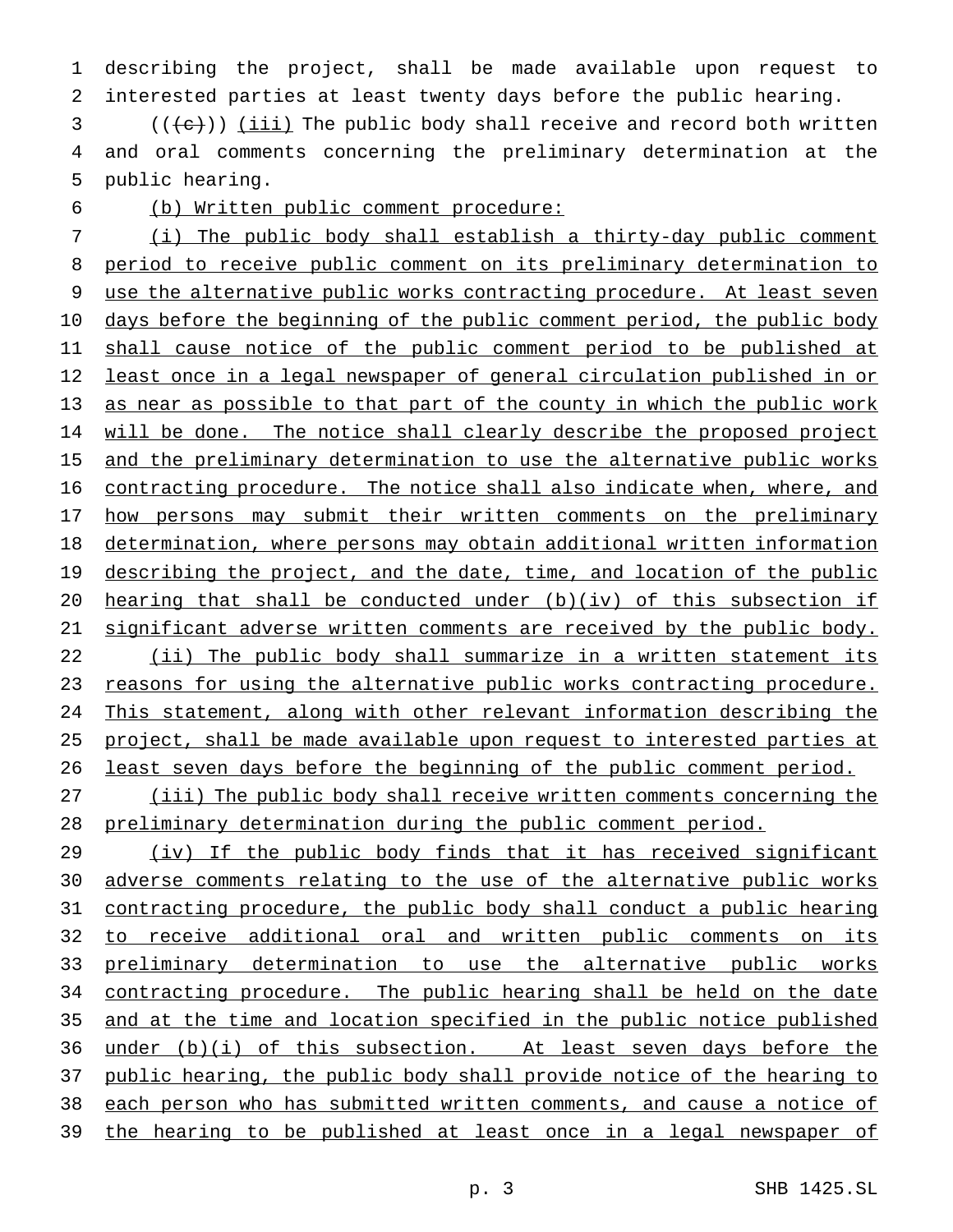general circulation published in or as near as possible to that part of the county in which the public work will be done.

 (v) The public body shall receive and record written and oral comments concerning the preliminary determination at the public hearing.

 (3) Final determinations to use an alternative public works contracting procedure may be made only by the legislative or governing authority of the public body, or, in the case of state agencies, by the agency director or chief administrative officer. Final determinations shall be accompanied by a concise statement of the principal reasons for overruling any considerations urged against the determination. Final determinations are subject to appeal to superior court within thirty days of the determination, provided that notice of such appeal shall be provided to the public body within seven days of the determination. The court may award reasonable attorneys' fees to the prevailing party.

 (4) Following completion of a public works project using one of the alternative public works contracting procedures under this chapter, a report shall be submitted to the legislative or governing authority of the public body reviewing the utilization and performance of the alternative public works contracting procedure. Such report shall be made available to the public.

 **Sec. 3.** RCW 39.10.050 and 1994 c 132 s 5 are each amended to read as follows:

 (1) Notwithstanding any other provision of law, and after complying with RCW 39.10.030, the following public bodies may utilize the design- build procedure of public works contracting for public works projects authorized under this section: The state department of general administration; the University of Washington; Washington State University; every city with a population greater than one hundred fifty 31 thousand; ((and)) every county with a population greater than four 32 hundred fifty thousand; and every port district with a population 33 greater than five hundred thousand. The authority granted to port districts in this section is in addition to and does not affect existing contracting authority under RCW 53.08.120 and 53.08.130. For the purposes of this section, "design-build procedure" means a contract between a public body and another party in which the party agrees to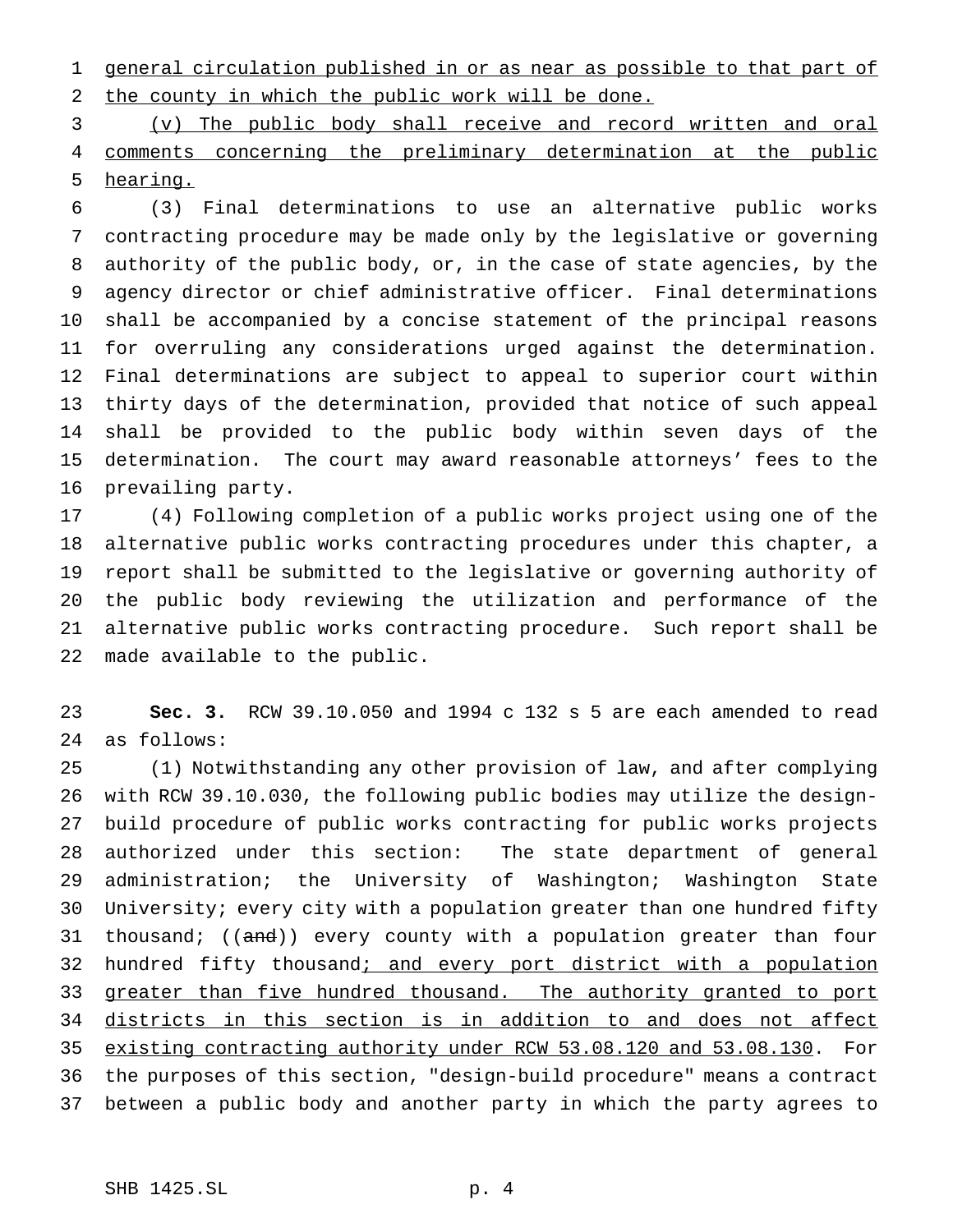1 both design and build the ((structure,)) facility, portion of the facility, or other item specified in the contract.

 (2) Public bodies authorized under this section may utilize the design-build procedure for public works projects valued over ten million dollars where:

 (a) The construction activities or technologies to be used are highly specialized and a design-build approach is critical in 8 developing the construction methodology or implementing the proposed technology;

 (b) The project design is repetitive in nature and is an incidental part of the installation or construction; or

12 (c) ((The program elements of the project design are simple and do 13 not involve complex functional interrelationships)) Reqular interaction 14 with and feedback from facilities users and operators during design is 15 not critical to an effective facility design.

16 (3) ((The state department of general administration may use the design-build procedure authorized in subsection (2)(c) of this section 18 for one project)) Public bodies authorized under this section may also 19 use the design-build procedure for the following projects that meet the criteria in subsection (2)(b) and (c) of this section:

 (a) The construction or erection of preengineered metal buildings 22 or prefabricated modular buildings, regardless of cost; or

 (b) The construction of new student housing projects valued over five million dollars.

 (4) Contracts for design-build services shall be awarded through a competitive process utilizing public solicitation of proposals for design-build services. The public body shall publish at least once in a legal newspaper of general circulation published in or as near as possible to that part of the county in which the public work will be done, a notice of its request for proposals for design-build services and the availability and location of the request for proposal documents. The request for proposal documents shall include:

 (a) A detailed description of the project including programmatic, performance, and technical requirements and specifications, functional 35 and operational elements, ((and)) minimum and maximum net and gross 36 areas of any building, and, at the discretion of the public body, 37 preliminary engineering and architectural drawings;

(b) The reasons for using the design-build procedure;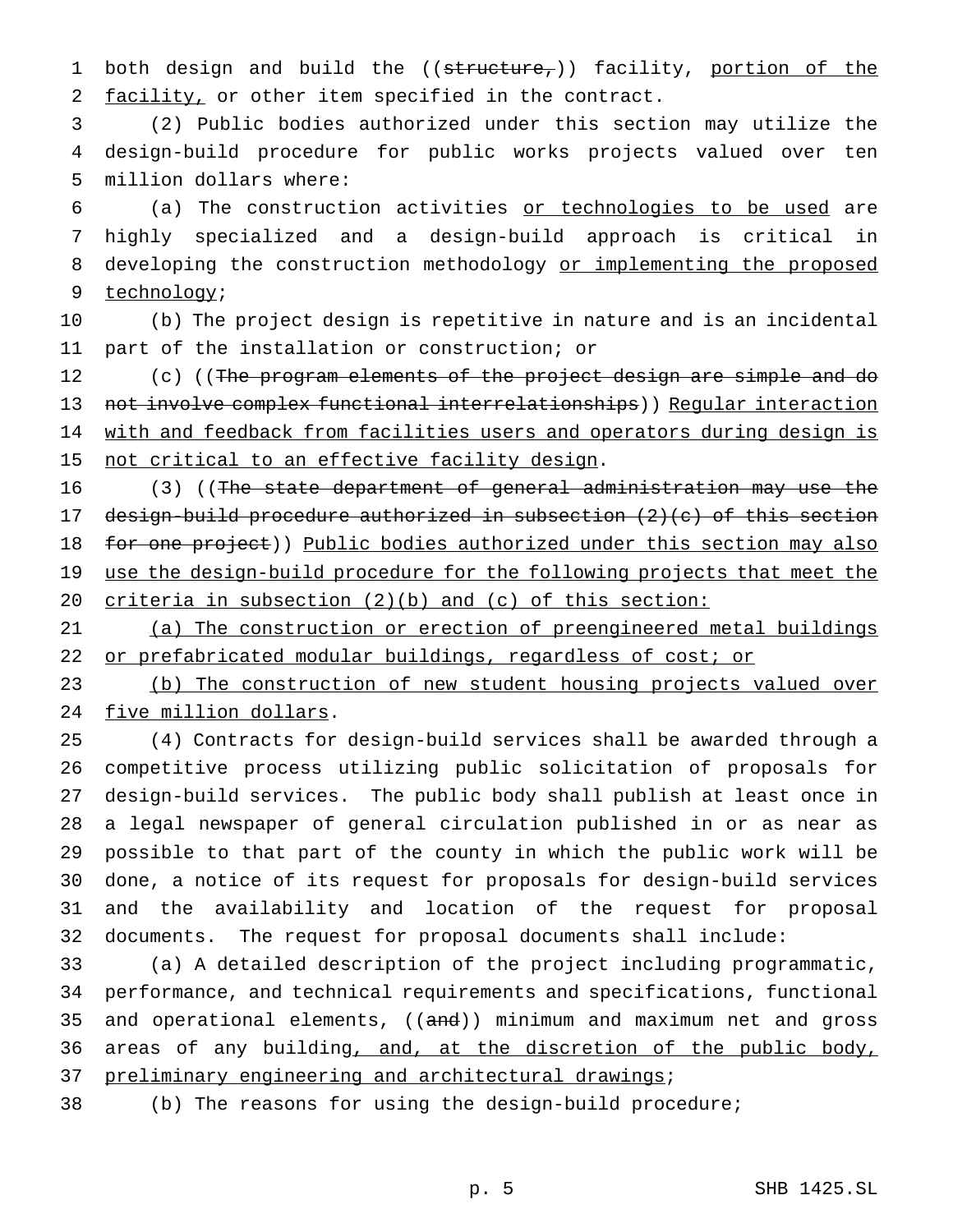1 (c) A description of the qualifications( $(\overline{, if any_1})$ ) to be required of the proposer including, but not limited to, submission of the proposer's accident prevention program;

 (d) A description of the process the public body will use to evaluate qualifications and proposals, including evaluation factors and the relative weight of factors. Evaluation factors shall include, but 7 not be limited to: Proposal price; ability of professional personnel; past performance on similar projects; ability to meet time and budget requirements; ability to provide a performance and payment bond for the 10 project; recent, current, and projected work loads of the firm; 11 location; and the concept of the proposal;

12 (e) The form of the contract to be awarded;

 (f) The maximum allowable construction cost and minority and women enterprise total project goals;

 (g) The amount to be paid to finalists submitting best and final proposals who are not awarded a design-build contract; and

(h) Other information relevant to the project.

 (5) The public body shall establish a committee to evaluate the proposals based on the factors, weighting, and process identified in the request for proposals. Based on its evaluation, the public body shall select not fewer than three nor more than five finalists to 22 submit best and final proposals. The public body may, in its sole discretion, reject all proposals. Design-build contracts shall be awarded using the procedures in (a) or (b) of this subsection.

25 (a) Best and final proposals shall be evaluated and scored based on the factors, weighting, and process identified in the initial request 27 for proposals. The public body may score the proposals using a system that measures the quality and technical merits of the proposal on a 29 unit price basis. Final proposals may not be considered if the proposal cost is greater than the maximum allowable construction cost 31 identified in the initial request for proposals.  $((+6))$  The public body shall initiate negotiations with the firm submitting the highest scored best and final proposal. If the public body is unable to 34 execute a contract with ((that)) the firm submitting the highest scored 35 best and final proposal, negotiations with that firm may be suspended or terminated and the public body may proceed to negotiate with the next highest scored firm. Public bodies shall continue in accordance with this procedure until a contract agreement is reached or the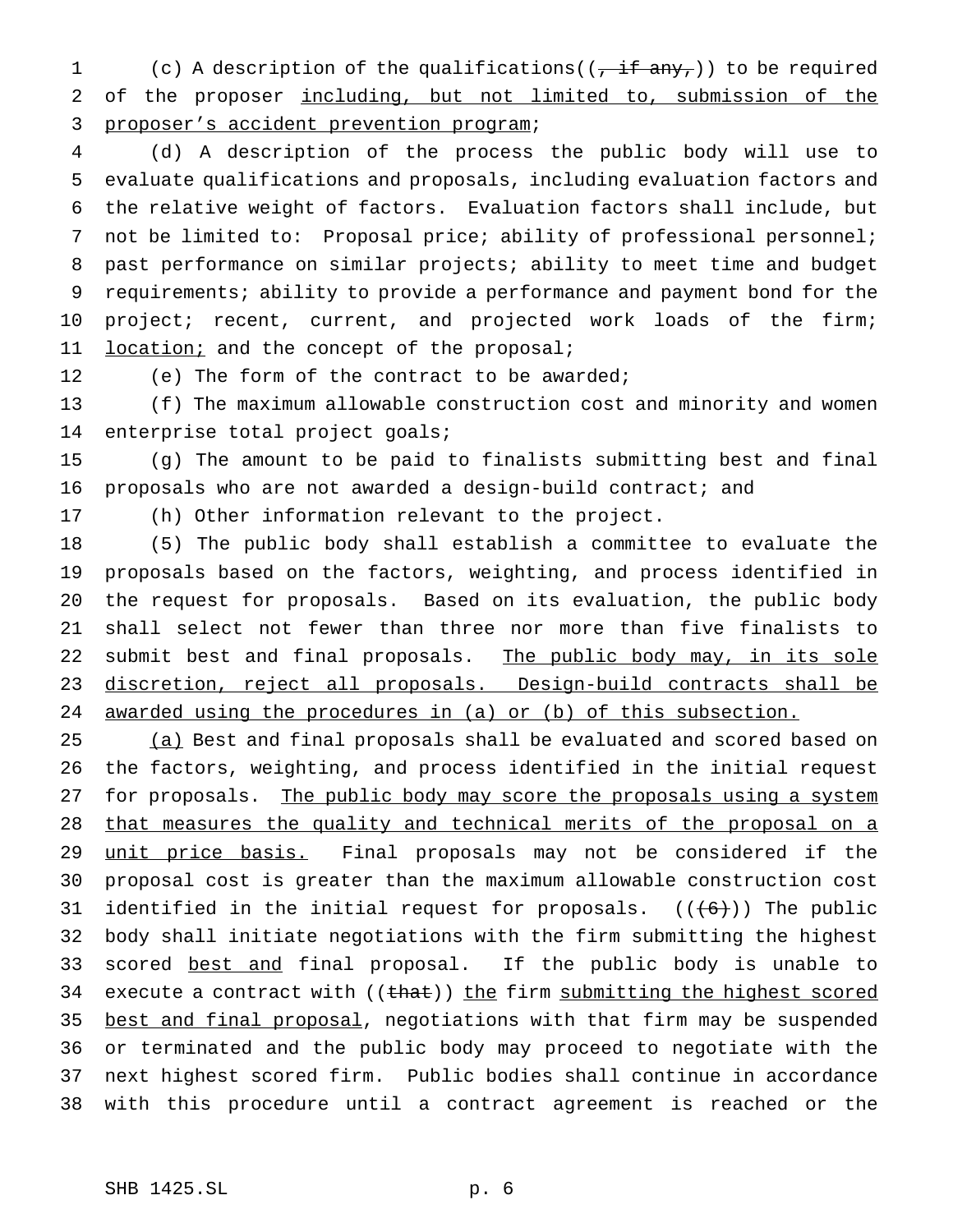1 selection process is terminated. ((The public body may, in its sole 2 discretion, reject all proposals.))

 (b) If the public body determines that all finalists are capable of producing plans and specifications that adequately meet project requirements, the public body may award the contract to the firm that submits the responsive best and final proposal with the lowest price.

7 (6) The ((finalist)) firm awarded the contract shall provide a performance and payment bond for the contracted amount. The public body shall provide appropriate honorarium payments to finalists submitting best and final proposals who are not awarded a design-build contract. Honorarium payments shall be sufficient to generate meaningful competition among potential proposers on design-build projects.

 **Sec. 4.** RCW 39.10.060 and 1996 c 18 s 6 are each amended to read as follows:

 (1) Notwithstanding any other provision of law, and after complying with RCW 39.10.030, the following public bodies may utilize the general contractor/construction manager procedure of public works contracting for public works projects authorized under subsection (2) of this section: The state department of general administration; the University of Washington; Washington State University; every city with 22 a population greater than one hundred fifty thousand; every county with a population greater than four hundred fifty thousand; and every port district with a population greater than five hundred thousand. For the purposes of this section, "general contractor/construction manager" means a firm with which a public body has selected and negotiated a maximum allowable construction cost to be guaranteed by the firm, after competitive selection through formal advertisement and competitive bids, to provide services during the design phase that may include life-cycle cost design considerations, value engineering, scheduling, cost estimating, constructability, alternative construction options for cost savings, and sequencing of work, and to act as the construction manager and general contractor during the construction phase.

 (2) Public bodies authorized under this section may utilize the general contractor/construction manager procedure for public works projects valued over ten million dollars where:

 (a) Implementation of the project involves complex scheduling requirements;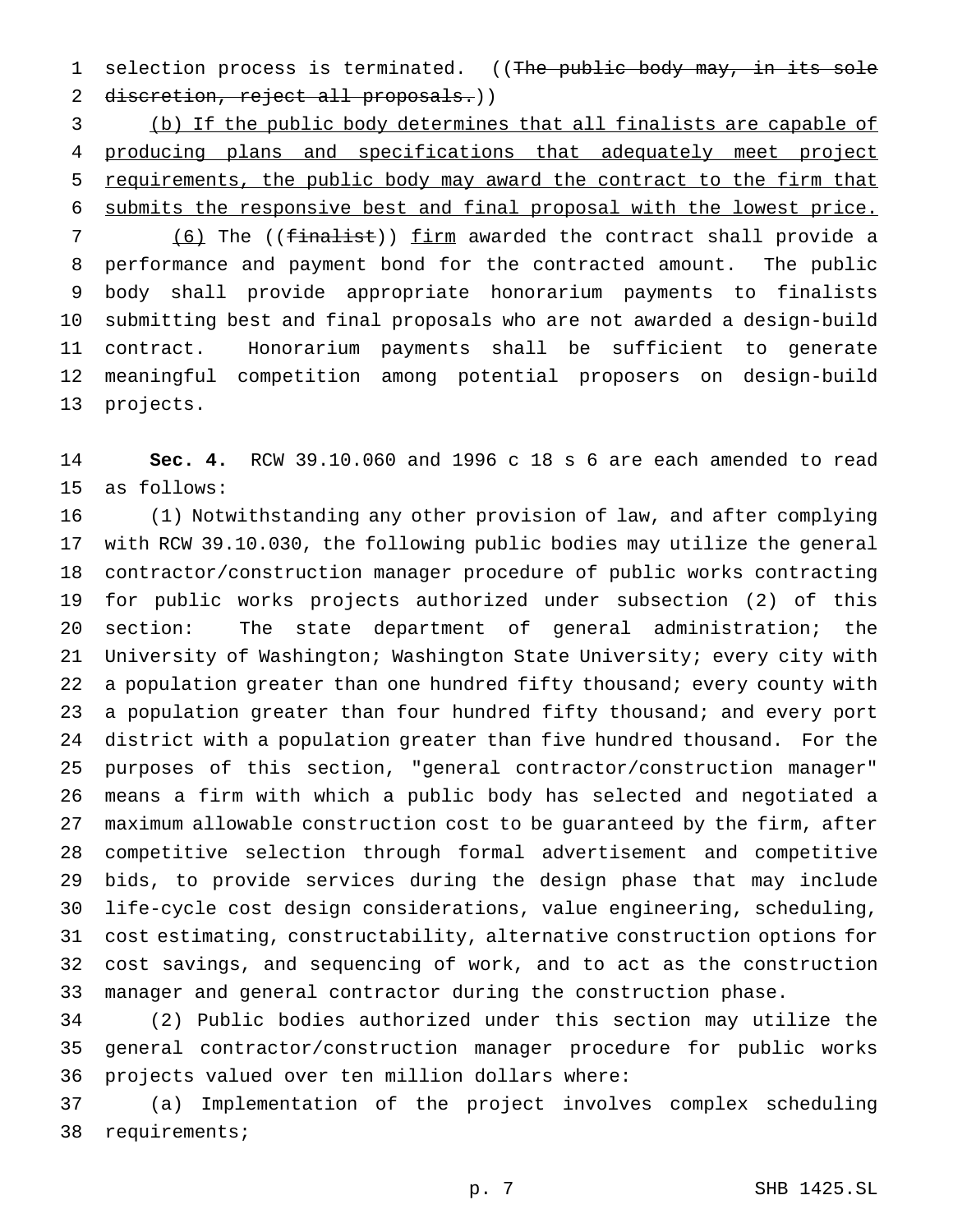1 (b) The project involves construction at an existing facility which 2 must continue to operate during construction; or

3 (c) The involvement of the general contractor/construction manager 4 during the design stage is critical to the success of the project.

5 (3) Public bodies should select general contractor/construction 6 managers early in the life of public works projects, and in most 7 situations no later than the completion of schematic design.

8 (4) Contracts for the services of a general contractor/construction 9 manager under this section shall be awarded through a competitive 10 process requiring the public solicitation of proposals for general 11 contractor/construction manager services. ((Minority and women 12 business enterprise total project goals shall be specified in)) The 13 public solicitation of proposals shall include: A description of the 14 project, including programmatic, performance, and technical 15 requirements and specifications when available; the reasons for using 16 the general contractor/construction manager procedure; a description of 17 the qualifications to be required of the proposer, including submission 18 of the proposer's accident prevention program; a description of the 19 process the public body will use to evaluate qualifications and 20 proposals, including evaluation factors and the relative weight of 21 factors; the form of the contract to be awarded; the estimated maximum 22 allowable construction cost; minority and women business enterprise 23 total project goals, where applicable; and the bid instructions to be 24 used by the general contractor/construction manager finalists. ((A 25 public body is authorized to include an incentive clause in any 26 contract awarded under this section for savings of either time or cost 27 or both from that originally negotiated. No incentives granted shall 28 exceed five percent of the maximum allowable construction cost.)) 29 Evaluation factors shall include, but not be limited to: Ability of 30 professional personnel, past performance in negotiated and complex 31 projects, and ability to meet time and budget requirements; location; 32 recent, current, and projected work loads of the firm; and the concept 33 of their proposal. A public body shall establish a committee to 34 evaluate the proposals ((considering such factors as: Ability of 35 professional personnel; past performance in negotiated and complex 36 projects; ability to meet time and budget requirements; location; 37 recent, current, and projected work loads of the firm; and the concept 38 of their proposal)). After the committee has selected the most 39 qualified finalists, these finalists shall submit final proposals,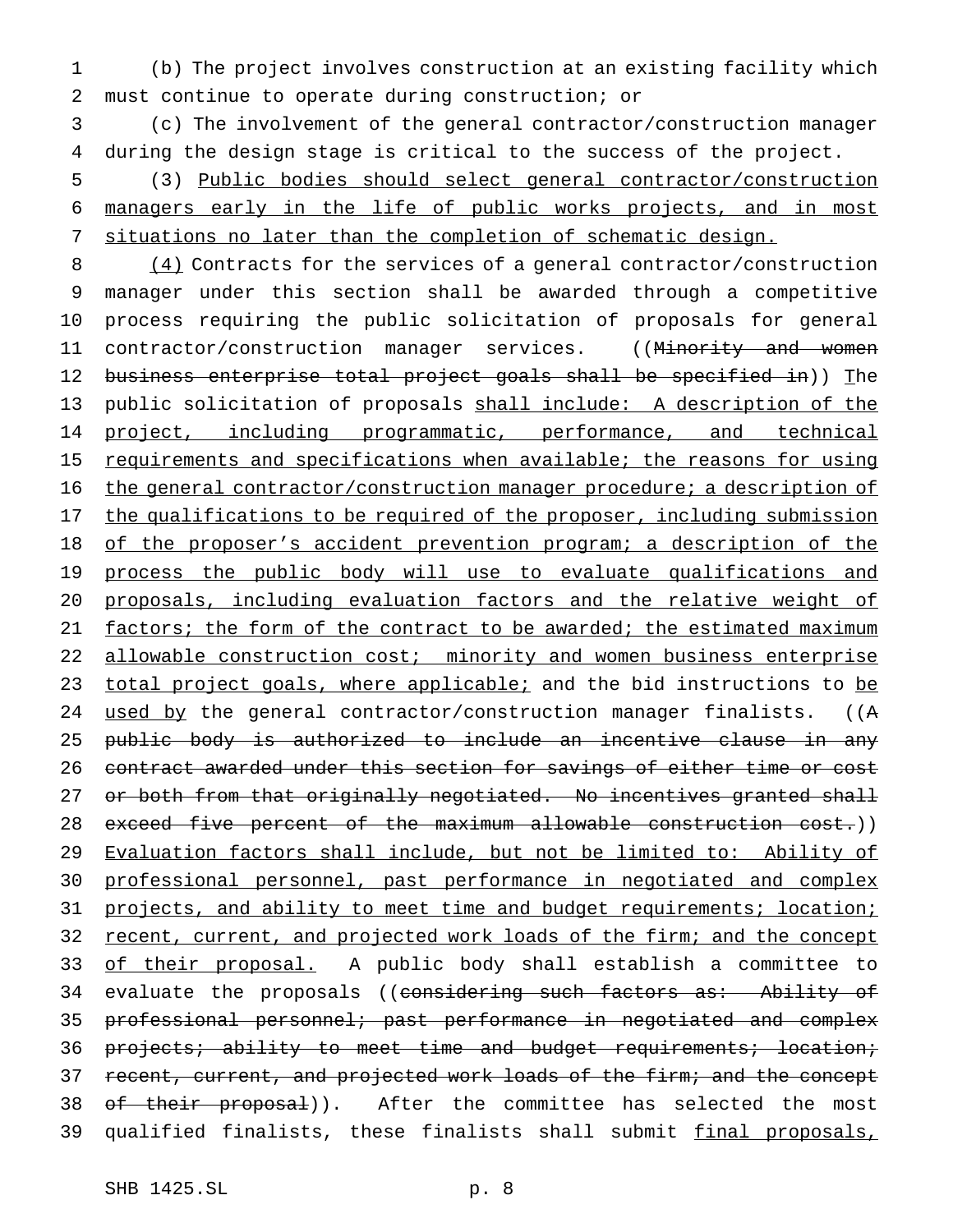1 including sealed bids for the percent fee, which is the percentage amount to be earned by the general contractor/construction manager as overhead and profit, on the estimated maximum allowable construction cost and the fixed amount for the detailed specified general conditions work. The public body shall select the firm submitting the highest scored final proposal using the evaluation factors and the relative weight of factors published in the public solicitation of proposals.

 (5) The maximum allowable construction cost may be negotiated between the public body and the selected firm after the scope of the project is adequately determined to establish a guaranteed contract cost for which the general contractor/construction manager will provide a performance and payment bond. The guaranteed contract cost includes the fixed amount for the detailed specified general conditions work, the negotiated maximum allowable construction cost, the percent fee on the negotiated maximum allowable construction cost, and sales tax. If the public body is unable to negotiate a satisfactory maximum allowable construction cost with the firm selected that the public body determines to be fair, reasonable, and within the available funds, negotiations with that firm shall be formally terminated and the public 20 body shall negotiate with the next ((low bidder)) highest scored firm and continue until an agreement is reached or the process is terminated. If the maximum allowable construction cost varies more than fifteen percent from the bid estimated maximum allowable construction cost due to requested and approved changes in the scope by the public body, the percent fee shall be renegotiated.

 (6) All subcontract work shall be competitively bid with public bid 27 openings. ((Specific contract requirements for women and minority enterprise participation shall be specified in each subcontract bid 29 package that exceeds ten percent of the public body's estimated project 30 cost.)) Subcontract work shall not be issued for bid until the public 31 body has approved, in consultation with the office of minority and women's business enterprises or the equivalent local agency, a plan prepared by the general contractor/construction manager for attaining applicable minority and women business enterprise total project goals that equitably spreads women and minority enterprise opportunities to as many firms in as many bid packages as is practicable. When critical 37 to the successful completion of a subcontractor bid package the owner and general contractor/construction manager may evaluate for bidding 39 eligibility a subcontractor's ability, time, budget, and specification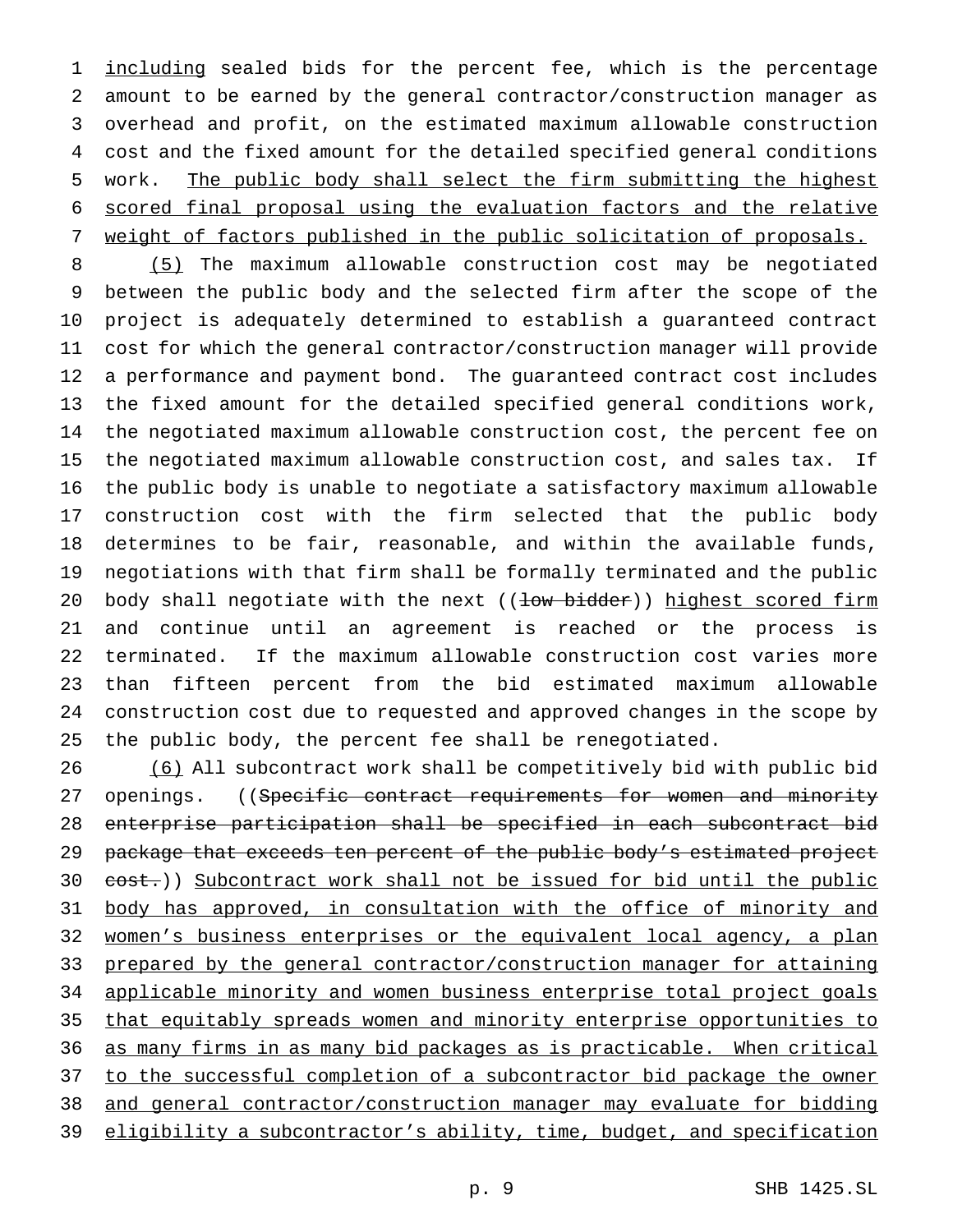1 requirements based on the subcontractor's performance of those items on 2 previous projects. Subcontract bid packages shall be awarded to the 3 responsible bidder submitting the low responsive bid. The requirements 4 of RCW 39.30.060 apply to each subcontract bid package. All 5 subcontractors who bid work over  $((two))$  three hundred thousand dollars 6 shall post a bid bond and all subcontractors who are awarded a contract 7 over (( $t$ w $\Theta$ )) three hundred thousand dollars shall provide a performance 8 and payment bond for their contract amount. All other subcontractors 9 shall provide a performance and payment bond if required by the general 10 contractor/construction manager. A low bidder who claims error and 11 fails to enter into a contract is prohibited from bidding on the same 12 project if a second or subsequent call for bids is made for the 13 project. ((All other subcontractors shall provide a performance and 14 payment bond if required by the general contractor/construction 15 manager.)) Except as provided for under subsection (7) of this section, 16 bidding on subcontract work by the general contractor/construction 17 manager or its subsidiaries is prohibited. The general contractor/ 18 construction manager may negotiate with the low-responsive bidder in 19 accordance with RCW 39.10.080 or, if unsuccessful in such negotiations, 20 rebid.

21  $((+4))$  (7) The general contractor/construction manager, or its 22 subsidiaries, may bid on subcontract work on projects valued over 23 twenty million dollars if:

24 (a) The work within the subcontract bid package is customarily 25 performed by the general contractor/construction manager;

26 (b) The bid opening is managed by the public body; and

27 (c) Notification of the general contractor/construction manager's 28 intention to bid is included in the public solicitation of bids for the 29 bid package.

30 In no event may the value of subcontract work performed by the 31 general contractor/construction manager exceed twenty percent of the 32 negotiated maximum allowable construction cost.

 (8) A public body may include an incentive clause in any contract 34 awarded under this section for savings of either time or cost or both from that originally negotiated. No incentives granted may exceed five percent of the maximum allowable construction cost. If the project is completed for less than the agreed upon maximum allowable construction cost, any savings not otherwise negotiated as part of an incentive clause shall accrue to the public body. If the project is completed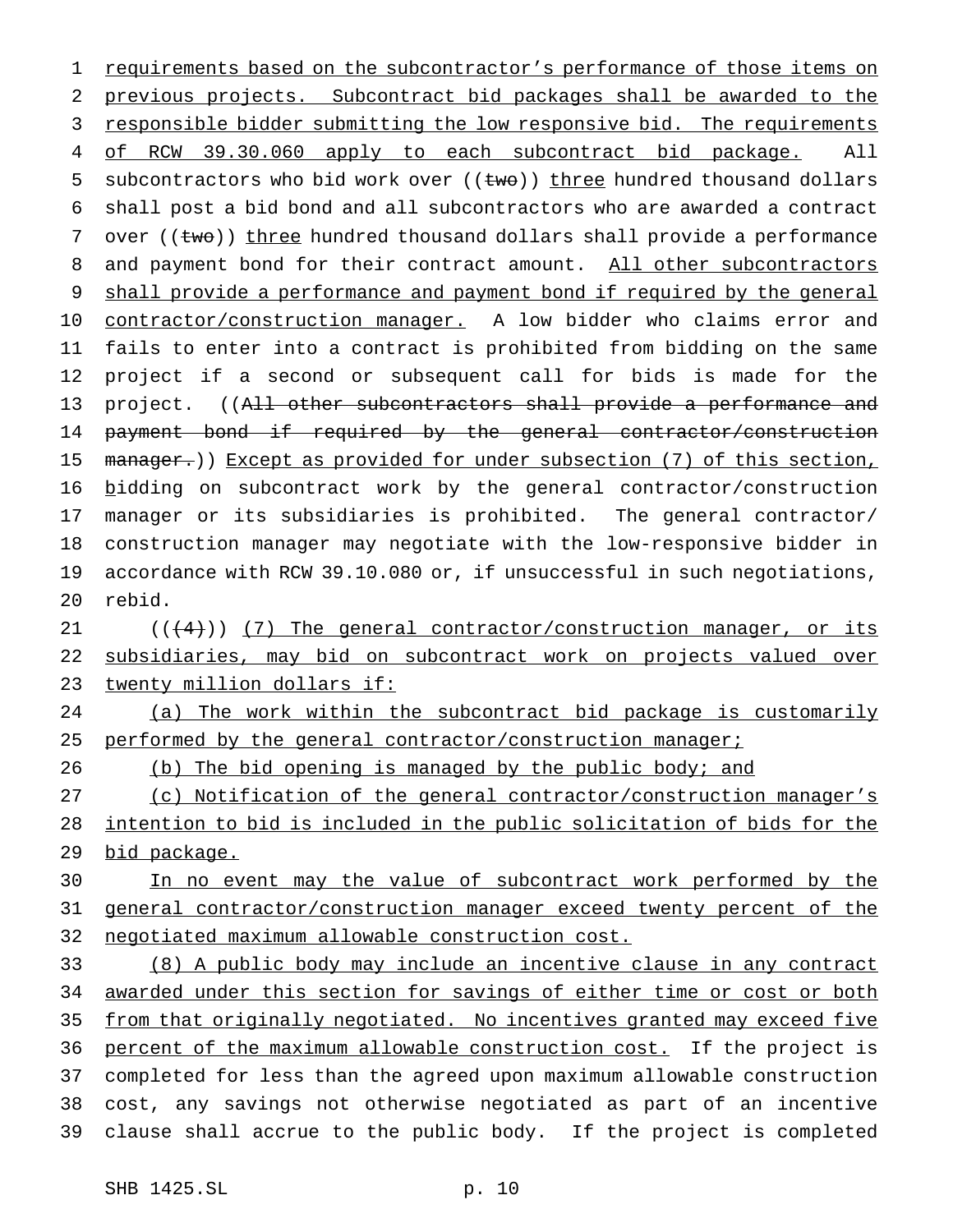for more than the agreed upon maximum allowable construction cost, excepting increases due to any contract change orders approved by the public body, the additional cost shall be the responsibility of the general contractor/construction manager.

 NEW SECTION. **Sec. 5.** A new section is added to chapter 39.10 RCW to read as follows:

 (1) In addition to the projects authorized in RCW 39.10.050 and 39.10.060, public bodies may use the general contractor/construction manager or design-build procedure for demonstration projects valued between three million dollars and ten million dollars as follows:

 (a) Three demonstration projects by the department of general administration; and

 (b) One demonstration project by each of the public bodies authorized in RCW 39.10.020(2) other than the department of general administration.

 (2) Public bodies shall give weight to proposers' experience working on projects valued between three million dollars and ten million dollars in the evaluation process for the selection of a general contractor/construction manager or design-build firm for demonstration projects authorized in subsection (1) of this section.

 (3) Cities which supply water to over three hundred fifty thousand people may use the design-build procedure for one water system demonstration project valued over ten million dollars. Use of the design-build procedure shall be deemed to effect compliance with the requirement for competitive bids under RCW 43.155.060.

 (4) All contracts authorized under this section must be entered into before July 1, 1999.

 (5) In the event that a public body determines not to perform a demonstration project using its authority under this section, it may transfer its authority to another public body.

 **Sec. 6.** RCW 39.10.110 and 1994 c 132 s 11 are each amended to read as follows:

 (1) There is established a temporary independent oversight committee to review the utilization of the alternative public works 35 contracting procedures authorized under this chapter  $((and))_{\perp}$  to evaluate potential future utilization of other alternative contracting 37 procedures, including, but not limited to, contractor prequalification,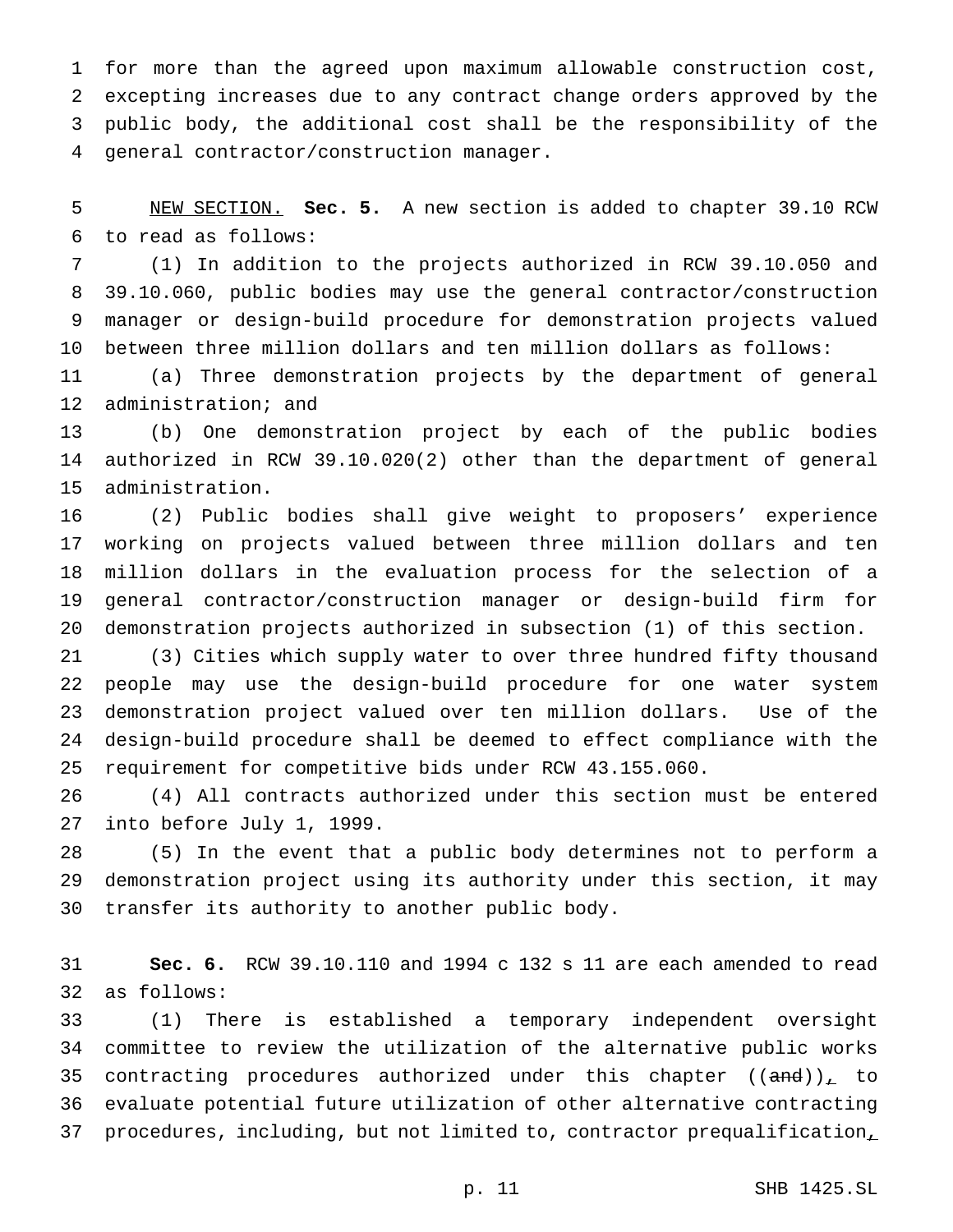1 and, if desired by the committee, to review traditional public works 2 contracting procedures used by state agencies and municipalities. The 3 committee shall also pursue the development of a mentoring program for 4 expansion of the authorities in this chapter to other public bodies. 5 The membership of the committee shall include: Two members of the 6 house of representatives, one from each major caucus, appointed by the 7 speaker of the house of representatives; two members of the senate, one 8 from each major caucus, appointed by the president of the senate; 9 representatives from the appropriate segments of the construction, 10 contracting, subcontracting, and design industries, appointed by the 11 governor; representatives from appropriate labor organizations, 12 appointed by the governor; representatives from public bodies 13 authorized to use the alternative public works contracting procedures 14 under this chapter, appointed by the governor; a representative from 15 the office of minority and women's business enterprises, appointed by 16 the governor; and a representative from the office of financial 17 management, appointed by the governor. The governor shall maintain a 18 balance between representatives from public agencies and the private 19 sector when appointing members to the committee, and shall consider the 20 recommendations of the established organizations representing the 21 construction, contracting, subcontracting, and design industries and 22 organized labor in making the industry and labor appointments ((to the 23 committee)).

24 (2) The committee shall meet ((quarterly)) beginning after July 1, 25 1994. ((At the first meeting of the committee,))  $\Delta$  chair or cochairs 26 shall be selected from among the committee's membership. Staff support 27 for the committee shall be provided by the agencies and organizations 28 represented on the committee.

 (3) Public bodies utilizing the alternative contracting procedures authorized under this chapter shall provide any requested information concerning implementation of projects under this chapter to the committee in a timely manner, excepting any trade secrets or proprietary information.

34 (4) The committee shall report to the appropriate standing 35 committees of the legislature by December 10, ((1996)) 2000, concerning 36 its findings and recommendations.

37 **Sec. 7.** RCW 39.10.120 and 1995 3rd sp.s. c 1 s 305 are each 38 amended to read as follows: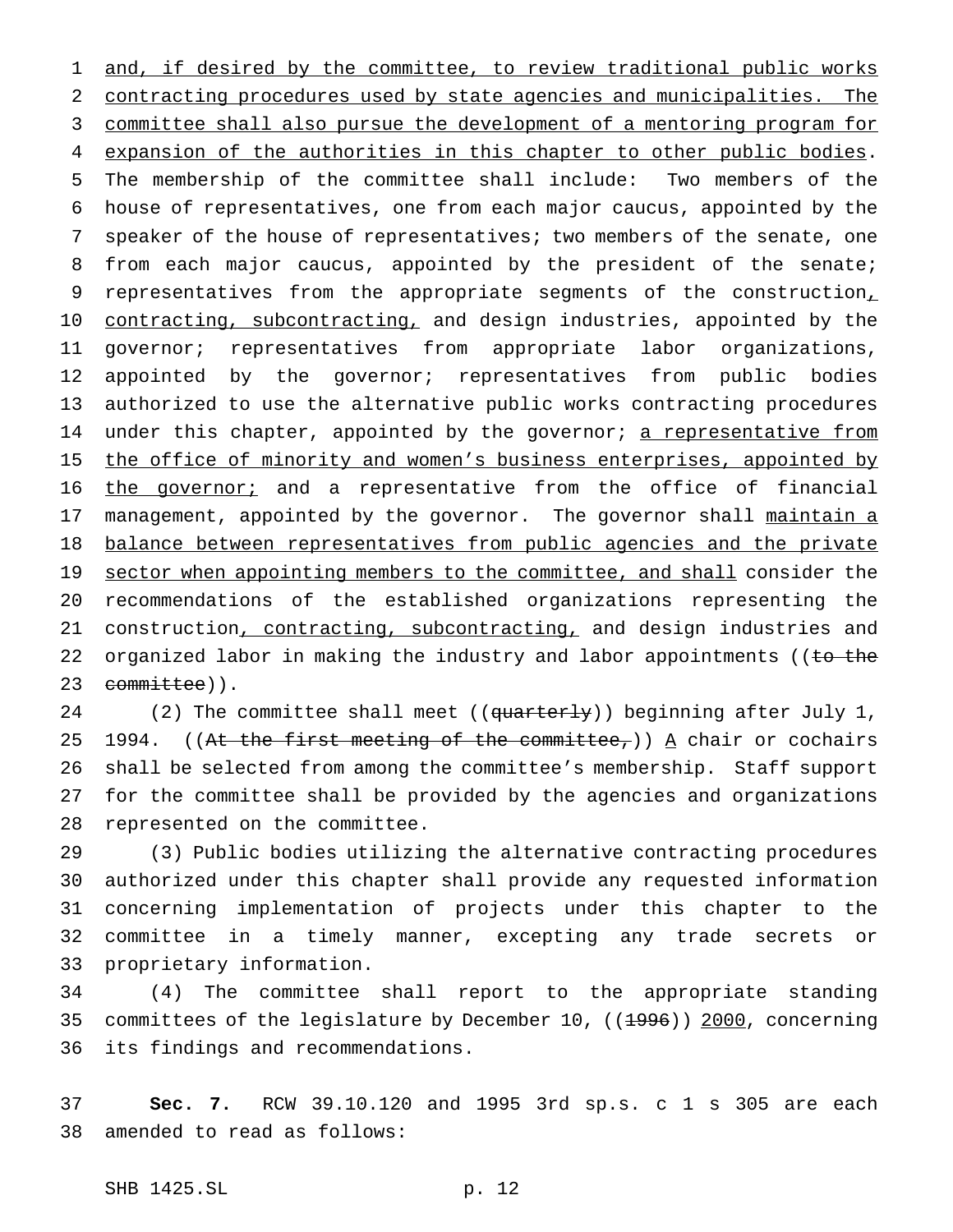(1) Except as provided in subsection (2) of this section, the alternative public works contracting procedures authorized under this chapter are limited to public works contracts signed before July 1, 4 ((1997)) 2001. Methods of public works contracting authorized by RCW 39.10.050 and 39.10.060 shall remain in full force and effect until 6 completion of contracts signed before July 1,  $((1997))$  2001.

 (2) For the purposes of a baseball stadium as defined in RCW 82.14.0485, the design-build contracting procedures under RCW 39.10.050 shall remain in full force and effect until completion of contracts signed before December 31, 1997.

 **Sec. 8.** RCW 39.10.902 and 1995 3rd sp.s. c 1 s 306 are each amended to read as follows:

 The following acts or parts of acts, as now existing or hereafter 14 amended, are each repealed, effective July 1, ((1997)) 2001:

(1) RCW 39.10.010 and 1994 c 132 s 1;

(2) RCW 39.10.020 and 1994 c 132 s 2;

(3) RCW 39.10.030 and 1994 c 132 s 3;

(4) RCW 39.10.040 and 1994 c 132 s 4;

(5) RCW 39.10.050 and 1994 c 132 s 5;

(6) RCW 39.10.060 and 1994 c 132 s 6;

21 (7) RCW 39.10.--- and 1997 c . . . s 5 (section 5 of this act);

(8) RCW 39.10.070 and 1994 c 132 s 7;

23  $((+8))$   $(9)$  RCW 39.10.080 and 1994 c 132 s 8;

24 ( $(\frac{49}{10})$  (10) RCW 39.10.090 and 1994 c 132 s 9;

25 (( $(10)$ )) (11) RCW 39.10.100 and 1994 c 132 s 10;

26 (( $(11)$ )) (12) RCW 39.10.110 and 1994 c 132 s 11;

27 ( $(\frac{12}{12})$ ) (13) RCW 39.10.900 and 1994 c 132 s 13;

28 ((<del>(13)</del>)) (14) RCW 39.10.901 and 1994 c 132 s 14; and

29 (( $(14)$ )) (15) RCW 39.10.902 and 1994 c 132 s 15.

NEW SECTION. **Sec. 9.** 1996 c 18 s 17 (uncodified) is repealed.

 NEW SECTION. **Sec. 10.** This act is necessary for the immediate preservation of the public peace, health, or safety, or support of the state government and its existing public institutions, and takes effect July 1, 1997.